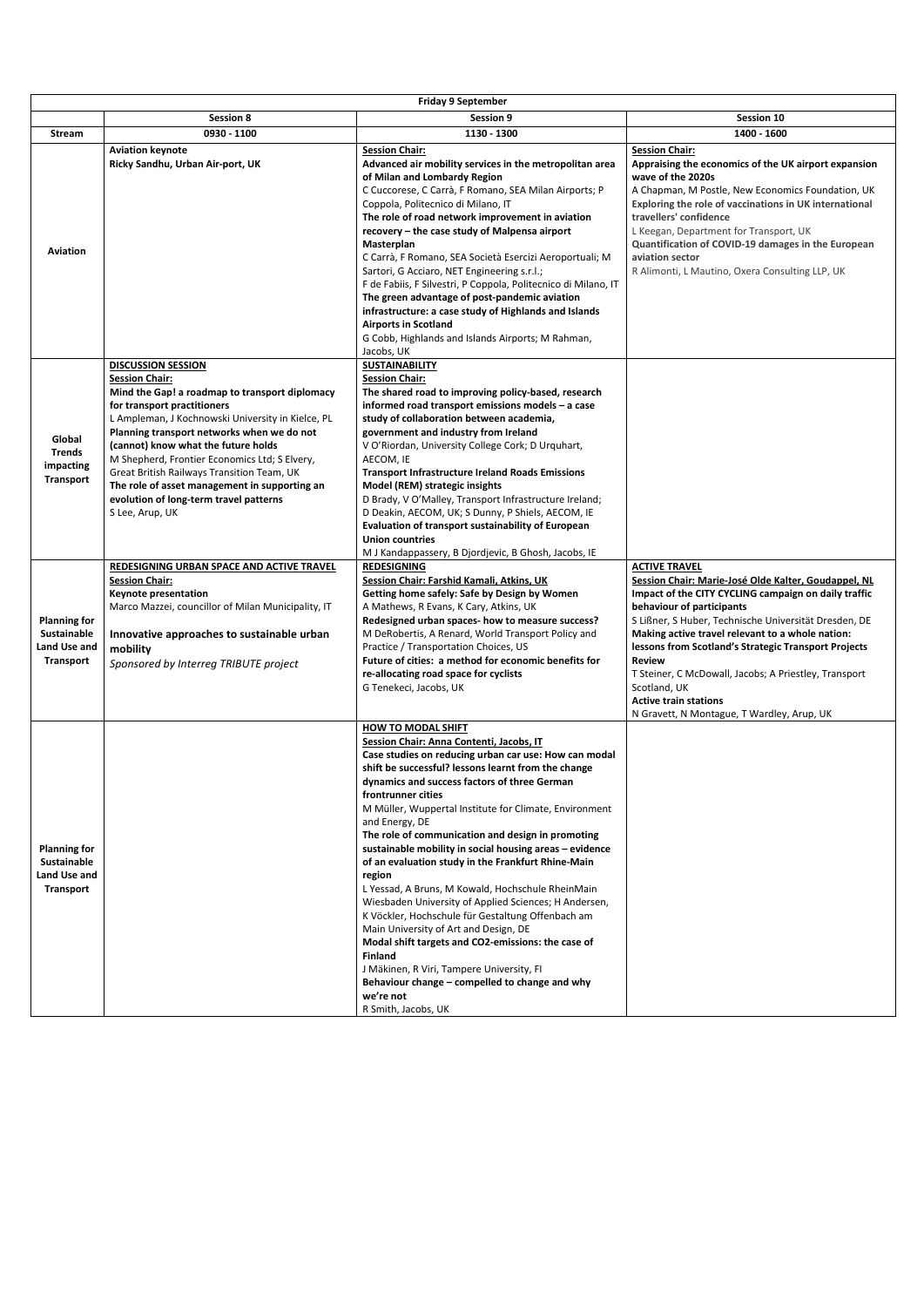|                                                                          | <b>Session 8</b>                                                                                                                                                                                                                                                                                                                                                                                                                                                                                                                                                                                                                                                              | <b>Session 9</b>                                                                                                                                                                                                                                                                                                                                                                                                                                                                                                                                                                                                                                                                                                                                                                                 | Session 10                                                                                                                                                                                                                        |
|--------------------------------------------------------------------------|-------------------------------------------------------------------------------------------------------------------------------------------------------------------------------------------------------------------------------------------------------------------------------------------------------------------------------------------------------------------------------------------------------------------------------------------------------------------------------------------------------------------------------------------------------------------------------------------------------------------------------------------------------------------------------|--------------------------------------------------------------------------------------------------------------------------------------------------------------------------------------------------------------------------------------------------------------------------------------------------------------------------------------------------------------------------------------------------------------------------------------------------------------------------------------------------------------------------------------------------------------------------------------------------------------------------------------------------------------------------------------------------------------------------------------------------------------------------------------------------|-----------------------------------------------------------------------------------------------------------------------------------------------------------------------------------------------------------------------------------|
| Stream                                                                   | 0930 - 1100                                                                                                                                                                                                                                                                                                                                                                                                                                                                                                                                                                                                                                                                   | 1130 - 1300                                                                                                                                                                                                                                                                                                                                                                                                                                                                                                                                                                                                                                                                                                                                                                                      | 1400 - 1600                                                                                                                                                                                                                       |
| <b>Transport</b><br>Economics,<br><b>Finance and</b><br><b>Appraisal</b> | <b>APPRAISAL - WHERE DO WE START?</b><br><b>Session Chair:</b><br>Do-nothing, do-minimum or do-something. The<br>baseline for comparing alternatives in cost-benefit<br>analyses<br>G Holst Volden, M Welde, B Andersen, A Engebø,<br>Norwegian University of Science and Technology<br>(NTNU), NO<br>Do we need a new approach to appraisal? Lessons<br>from a comparison of guidelines for the appraisal<br>of transport infrastructure investment<br>J Horlemann, TUM Technical University of Munich,<br>DE<br>Appraisal: the curse of numbers<br>A Meaney, Oxera Consulting LLP, UK<br>UK Department for Transport common analytical<br>scenarios                         | DISTRIBUTIONAL IMPACTS/ANALYSIS<br><b>Session Chair:</b><br>Investigating the practical implementation of<br>distributional weighting in UK transport appraisal<br>C Cheyney, High Speed Two Limited; I Stead,<br>Department for Transport, UK<br>Identifying indicators for value for money in the front-<br>end of road projects<br>J Odeck, Norwegian Public Roads Administration, NO;<br>M Börjesson, J Jussila Hammes, Swedish National Road<br>and Transport Research Institute, SE; G Holst Volden, M<br>Welde, Norwegian University of Science and<br>Technology (NTNU), NO<br>What cost resilience? priorities in appraisal<br>G Smith, Jacobs, UK<br>The economic service life of transport projects: ex-<br>post analysis of rail and roads                                           | <b>TRANSPORT ECONOMICS - EVERYTHING YOU</b><br>WANTED TO KNOW AND AREN'T AFRAID TO ASK<br>A panel discussion and Q&A session on anything and<br>everything to do with Transport Economics, hosted by<br>John Siraut of Jacobs, UK |
| <b>Local Public</b><br><b>Transport</b>                                  | Y Fox, R Harrap, Department for Transport, UK<br><b>MANAGING DEMAND</b><br><b>Session Chair:</b><br>How successfully can travel behaviours be<br>influenced at a time of unprecedent variability in<br>demand?<br>E Herreras-Griffiths, C Tomlin, Transport for<br>London, UK<br>The Essex Bus Network Review: how a diverse<br>English county is planning for buses after COVID<br>and what lessons can be learned<br>M Stonehill, Jacobs, UK<br>The impact of service expansion on modal shift<br>from private car to public transport. A quantitative<br>analysis in the Bonn/Rhein-Sieg area, Germany<br>A Hahn, C Pakusch, G Stevens, Hochschule Bonn-<br>Rhein-Sieg, DE | E Tveter, Molde University College, NO<br>FINANCIAL AND ECONOMICAL CHALLENGES<br><b>Session Chair:</b><br>Choose environment, choose education, choose<br>work, choose free bus travel: evaluating the Scottish<br>Government's Commitment to Free Bus Travel for<br>Under 22s: Part 1 Design and Baseline Data<br><b>Collection</b><br>S Motherwell, L Wright, N Alnasser, G McIntyre,<br>Transport Scotland, UK<br>Subsidizing public transportation costs in a<br>developing country. a randomized controlled trial<br>intervention in Bogotá, Colombia<br>S Gómez-Cardona, Heidelberg University, DE; L Ángel<br>Guzmán, Los Andes University, CO<br>Evaluating the impact of demand-changing events in<br>public transport services<br>A Lobo, S P Duarte, A Couto, University of Porto, PT | <b>TECHNICAL VISITS</b><br><b>Historic Tram Depot</b><br><b>M4 metro automated line</b>                                                                                                                                           |
| <b>Rail Policy</b><br>and Planning                                       | RPP KEYNOTE ON RAILWAY RESTURCTURING IN THE<br>$\underline{\mathsf{UK}}$<br><b>Session Chair:</b><br>(Elaine Seagriff or Sir Peter Hendy, GBRTT, UK)<br>RAIL CONNECTIVITY - GLOBAL PERSPECTIVES<br><b>Session Chair:</b><br>The UK's Union Connectivity Review: strategic and<br>political perspectives on recommendations to<br>address cross 'border' transport within the United<br>Kingdom<br>A Smyth, Transport Analysis and Advocacy Ltd.; L<br>Allison, Independent Advisor, UK<br>Lessons from Taiwan for Europe - the future of<br>railway and steps toward a dynamic and resilient<br>system post Covid-19<br>P R-J Liu, Atkins, UK                                 | RECOVERY OF RAIL/STEERING FOR A NEW COURSE IN<br><b>RAIL</b><br><b>Session Chair:</b><br>Building Britain's railways back better: restoring and<br>increasing passenger demand<br>J Armstrong, S Blainey, J Preston, University of<br>Southampton, UK<br>Covid and the missing 20%: recommendations for how<br>railways should respond to the pandemic to re-gain<br>demand<br>M Benson, B Condry, N Findlay, Transport Strategy<br>Centre, Imperial College London; T Magee, Rail Delivery<br>Group, UK                                                                                                                                                                                                                                                                                         | <b>TECHNICAL VISIT</b><br><b>Historic Tram Depot</b><br>M4 metro automated line                                                                                                                                                   |
| Intelligent<br><b>Mobility -</b><br>management<br>and<br>operations      | <b>AUTONOMOUS VEHICLES - DESIGN AND IMPACT</b><br><b>Session Chair:</b><br>The impact of automated passenger vehicles on<br>highway geometric design<br>L Mitropoulos, C Politopoulou, K Kepaptsoglou,<br>Centre for Research and Technology-Hellas, GR<br>The impact of Automated Vehicles on network level<br>as a result of activity-based departure time choices<br>L Wismans, Goudappel and University of Twente; F<br>Hooft, MAPtm; K Friso, DAT.Mobility; B van Arem, B<br>Pudāne, S van Cranenburgh, A Pel, TU Delft, NL<br>Autonomous urban shuttle services in inner-city and                                                                                       |                                                                                                                                                                                                                                                                                                                                                                                                                                                                                                                                                                                                                                                                                                                                                                                                  |                                                                                                                                                                                                                                   |

| suburban operation: impact assessment from         |  |
|----------------------------------------------------|--|
| simulation case studies in Vienna                  |  |
| J Müller, AIT Austrian Institute of Technology, AT |  |